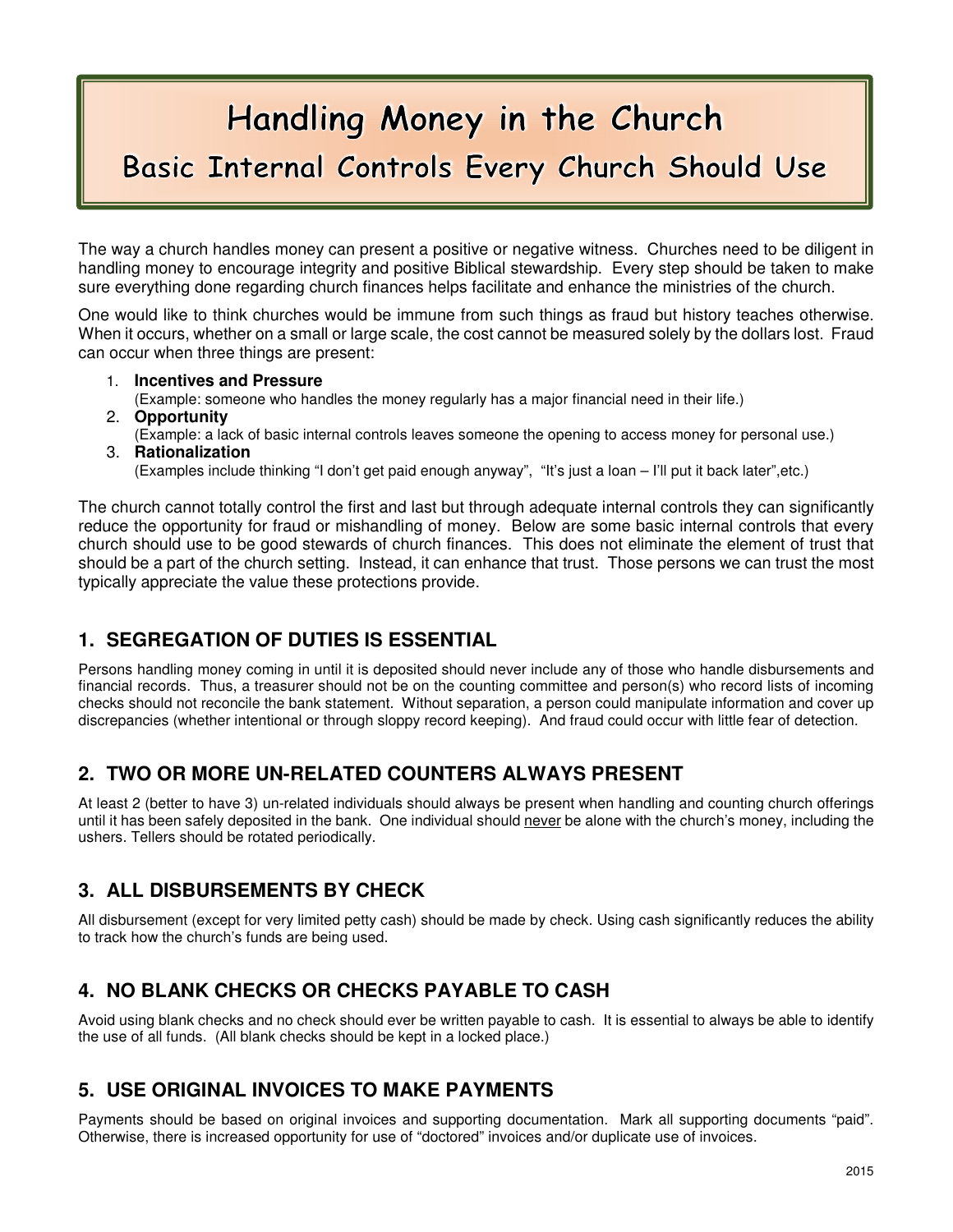## **6. LIIMIT AUTHORIZED CHECK SIGNERS**

The number of authorized check signers should be limited. Two signatures should be required on checks over a particular threshold. Pastors and other ministerial staff should generally never be authorized to sign checks.

## **7. BANK STATEMENT REVIEWED BY SOMEONE WHO DOES NOT HANDLE CASH OR DISBURSEMENTS**

This relates to the need for segregation of duties. Ideally bank statements would be reconciled by someone other than a treasurer who writes checks. Realizing this may not be practical in many smaller churches, at a minimum someone else should at least receive and review the bank statements before giving them to the treasurer for reconciliation.

## **8. USE A CHURCH BUDGET EFFICIENTLY**

All expenditures should be consistent with a planned budget and should be authorized by the appropriate person. Ideally the person approving purchases should not be the person who prepares checks for payments. (Example: Approval for checks from the church Youth Program budget should be approved by those responsible for the Youth Program and not by the treasurer.) Unanticipated expenses should be approved by a finance committee or other appropriate leadership specified by church policy. Otherwise, it opens the way for a treasurer to become the "chief gatekeeper" for church money.

## **9. CASH HANDLING PROCEDURES SHOULD BE IN WRITING**

Having written policies reduces the chance of abuse and misunderstandings about church finances. These policies should be comprehensive and updated regularly. All persons handling the money need to be aware of all the policies. If only one person understands how everything works, that is a potential vulnerability.

## **10. FIDELITY BOND FOR ALL PERSONS HANDLING MONEY**

Get a fidelity bond to cover staff and volunteers who have responsibility for handling money. This is a form of insurance that compensates a church if it loses money due to dishonesty of employees or volunteers. This bond is generally included as a part of the church's comprehensive property and casualty insurance.

## **11. CONDUCT A REGULAR AUDIT**

This may be an internal audit of church records each year by one or more church members with no other role in church financial operations. Periodically it may be beneficial to engage a professional for an audit. See the sample below of one church's audit procedures.

## **12. DOCUMENT**

Every church financial transaction should have information on the date, who was paid, who approved it, and a brief statement of the purpose unless it is obvious for the item purchased. Adequate documentation would make it possible many months later to look back and see exactly what transpired, who was responsible and when it occurred. You cannot over document.

## **13. COMMUNICATE**

This is a basic principle of accountability and it helps keep a proper focus on who the money belongs to. Two things should be communicated:

#### **CASH FLOW (Financial Activity)**

#### **BALANCES (Financial Condition)**

Appropriate levels of detail should be shared with church leaders and to the church. Keep it simple but as detailed as needed. Make the communication fit the audience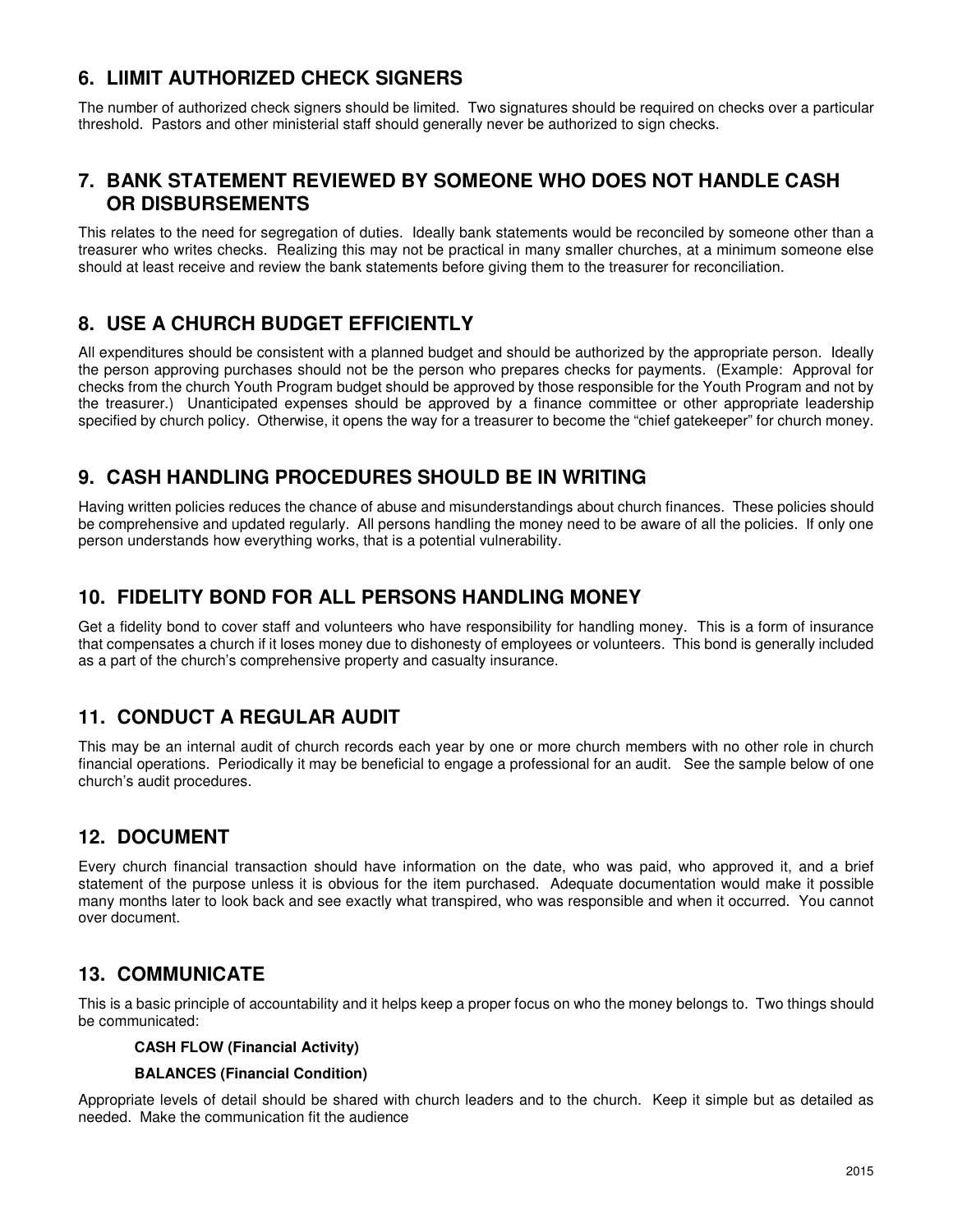## **14. RECEIVE AND ACKNOWLEDGE ALL CHARITABLE CONTRIBUTIONS ACCORDING TO IRS RULES**

See the document on this web site entitled "Charitable Contribution" for details on those rules.

## **15. COMPUTER CONTROLS**

If using computers for record keeping, safeguard the computer data. Save data frequently and make regular backups. Use passwords and restrict access to a limited number of appropriate people to protect information maintained on the computer.

## **16. USE OF DISCRETIONARY FUNDS SHOULD BE CONTROLLED BY THE CHURCH**

Sometimes pastors and other ministerial staff will know best of some urgent needs and there is not adequate time to get approval to use church funds to meet those needs. For that reason, many churches will have a Discretionary Fund that can be used in those situations. The use of those funds should be controlled by the church and should have appropriate limitations. Church policy must prohibit the minister from distributing any of those funds for the benefit of the minister and/or their family and all distributions should be reviewed by appropriate church leadership so the church maintains administrative control. Without these limits, any discretionary funds may be taxable to a minister. And, to be tax deductible, contributions to these funds must be subject to the full control of the church.

## **17. MAKE SURE FINANCIAL SUPPORT FOR ALL PAID STAFF IS PROPERLY STRUCTURED AND IS CORRECTLY REPORTED TO THE IRS**

Financial support should include compensation (salary & housing for ministers), and protection benefits (social security, retirement and insurance). This financial support should be structured by the church as employer. All ministry related expenses should also be covered by the church through a qualified accountable reimbursement plan separate from the pay package.

Numerous documents on this web site address all these Financial Support specifics.

## **An example from one church of their policy on handling offerings:**

- 1. Immediately following the service, two persons carry the contents of the offering plates to a room for counting or placed in an adequate safe for counting the following day. Church funds/offerings should never be taken to a private home for counting. These persons should be unrelated and should rotate on a regular basis.
- 2. The envelopes are immediately opened by at least two persons. Envelopes are marked as to intent and purpose if for other than undesignated offerings.
- 3. Balances between envelope totals and cash/check totals are reconciled.
- 4. A summary report outlining the various accounts income is to be credited to, is prepared and initialed by at least two persons.
- 5. A deposit slip is prepared and at least two persons bring the deposit directly to the bank. Cash should not be stored at the church.
- 6. A copy of the deposit slip and the summary report are given to the treasurer and to the financial secretary.
- 7. It is understood that the recording of income/gifts from individuals of the congregation is a confidential matter and such records are available on limited basis.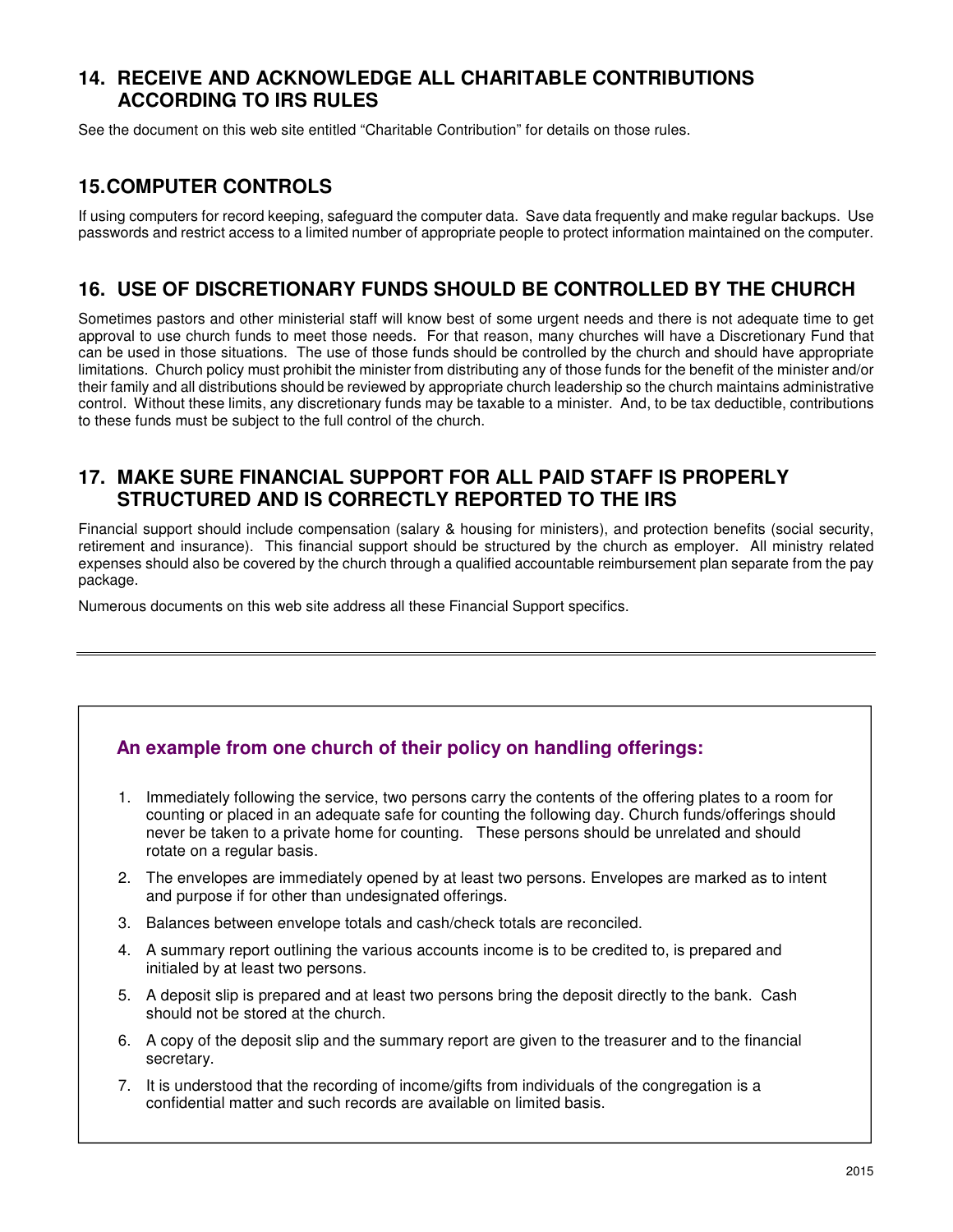## **An example from one church of their policy on handling expenditures:**

- 1. Blank checks should never be signed in advance, under any circumstance.
- 2. Bills and obligations should be approved for payment. This approval should be indicated in writing by the person responsible. In larger congregations, a purchase/approval form may be used to approve payment and identify the account to be charged. In all cases, expenditures should be supported by original invoices and/or receipts, not photocopies.
- 3. Check is prepared.
- 4. Check is signed by persons authorized under the bank account agreement. Dual signatures are recommended. The pastor should not be an authorized signer.
- 5. Check number is written on invoice/support document to prevent duplicate payment, and check is mailed.
- 6. Bank statement reconciliation should be prepared by persons other than the treasurer or anyone else having check signing authority. This procedure should be reviewed and initialed by a person other than the treasurer. Realizing this may not be practical in many smaller churches, at a minimum someone other than the treasurer should at least receive and review the bank statements before giving them to the treasurer for reconciliation.

## **Example of Audit Procedures Established by One Church**

#### **1. Review the recording of cash receipts**

- a. Trace deposits from the counter's reports in the financial secretary's and treasurer's records. Compare these to the entries recording such deposits so they agree with the deposits recorded by the bank.
- b. Check on the timeliness of the deposits.
- c. On a sample basis, check the account distribution in the cash receipts journal, being especially alert for funds designated for specific purposes.

#### **2. Verify check accounting**

- a. Inspect the cash expenditures record in the cash disbursement journal which should show the date, check number, name of payee, amount of check and account distribution for each check written.
- b. Check mathematical accuracy of entries.
- c. Examine the authority for writing a check such as approval on invoices; pastor's call, including current salary and housing arrangements; employee salaries, contract agreements; actions of council reported in minutes, and actual receipts for tangible goods.
- d. Examine canceled checks to verify that disbursements were actually paid to the proper parties.
- e. Account for all checks, used and voided.
- f. Prepare a statement of expenditures for comparison with the adopted budget for the year and analyze variances.
- g. Prepare a tabulation of benevolence payments to the synod and compare with statements received from the synod. Compare this total with the expected response for the year.
- h. Analyze expenditures, noting proper capitalization of major improvements, refurbishing, new equipment, and proper designation of employees vs. Independent contractors.